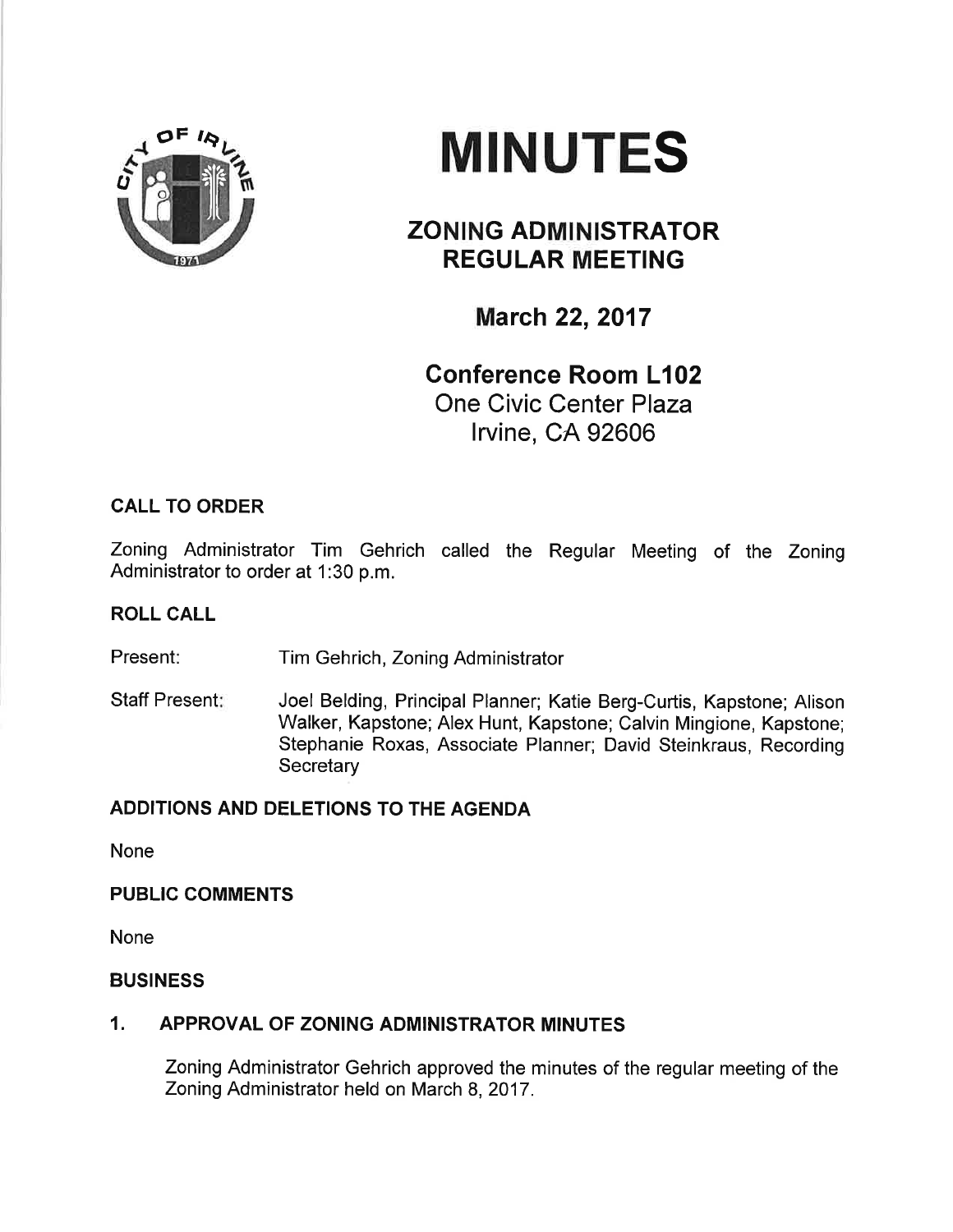#### PUBLIC HEARINGS

#### $2.$ SIGN PROGRAM MODIFICATION WITH ADMINISTRATIVE RELIEF (00696703-PSS) FOR SHADOW OAKS APARTMENT HOMES LOCATED AT <sup>100</sup> SHADOW OAKS IN OAK CREEK (PLANNING AREA 12)

Katie Berg-Curtis, Kapstone, Consultant to the City, presented the staff report.

David Baab, Baab & Associates, a representative of lrvine Apartment Communities, was present and spoke in favor of the project.

Discussion included: 1) landscaping concerns where sign will be placed, 2) the material and placement of the permanent flags, 3) the regular changing out of the flags as necessary,4) Zoning Ordinance monument sign and flag regulations.

Zoning Administrator Gehrich closed the public hearing

ACTION: Zoning Administrator Gehrich adopted RESOLUTION NO. 17-1364 - A RESOLUTION OF THE ZONING ADMINISTRATOR OF THE CITY OF IRVINE, CALIFORNIA, APPROVING SIGN PROGRAM MODIFICATION 00696703-PSS WITH ADMINISTRATIVE RELIEF FOR SHADOW OAKS APARTMENT HOMES LOCATED AT 100 SHADOW OAKS IN OAK CREEK (PLANNING AREA 12); FILED BY BAAB & ASSOCIATES ON BEHALF OF IRVINE APARTMENT **COMMUNITIES** 

#### 3. SIGN PROGRAM MODIFICATION (00694427-PSS) WITH ADMINISTRATIVE RELIEF FOR MAZDA NORTH AMERICA IN IRVINE BUSINESS COMPLEX (PLANNING AREA 36); FILED BY P.S. SERVICES

Alison Walker, Kapstone, Consultant to the City, presented the staff report.

Robert May, representing P.S. Services, was present for questions and comments.

ACTION: Zoning Administrator Gehrich adopted RESOLUTION NO. 17-1363 - <sup>A</sup> RESOLUTION OF THE ZONING ADMINISTRATOR OF THE CITY OF IRVINE, CALIFORNIA, APPROVING SIGN PROGRAM MODIFICATION 00694427-PSS WITH ADMINISTRATIVE RELIEF FOR MAZDA NORTH AMERICA, LOCATED AT 1421 REYNOLDS AVENUE AND 1444 MCGAW AVENUE IN IRVINE BUSINESS COMPLEX (PLANNING AREA 36); FILED BY P.S. SERVICES ON BEHALF OF MAZDA MOTOR OF NORTH AMERICA

#### SIGN PROGRAM MODIFICATION (00698893-PSS) WITH ADMINISTRATIVE RELIEF FOR UNIVERSITY PARK CENTER IN UNIVERSITY PARK (PLANNING AREA 20); BAAB & ASSOCIATES 4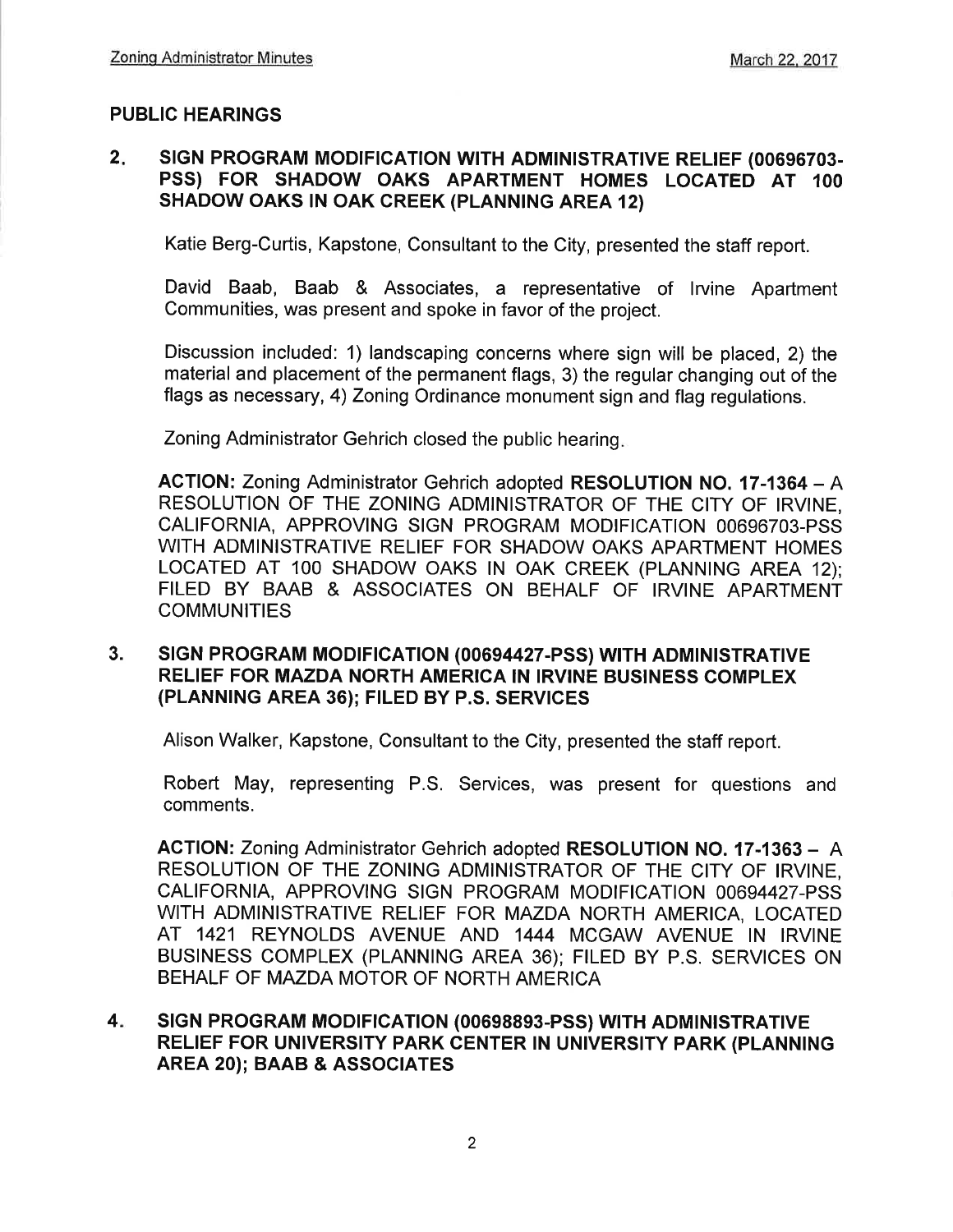Calvin Mingione, Kapstone, Consultant to the City, presented the staff report.

David Baab, Baab & Associates, representing the lrvine Company Retail Properties, spoke in favor of the project.

Donna Krebs raised concerns about the large size of the signs for safety reasons at this intersection and additional traffic. She asked for low-key signs and commented that the Chevron driveway traffic signs are often not obeyed.

David Baab and Joel Belding, Principal Planner, agreed to remove the side illumination, and noted that the text will be illuminated.

Discussion for clarification included: 1) removing the language related to the side illumination of the sign, 2) Sign Type A is not changing and is staying within current regulations,

Zoning Administrator Gehrich closed the public hearing

ACTION: Zoning Administrator Gehrich adopted RESOLUTION NO. 17-1366, with the removal of side illumination - A RESOLUTION OF THE ZONING ADMINISTRATOR OF THE CITY OF IRVINE, CALIFORNIA, APPROVING SIGN PROGRAM MODIFICATION 00698893-PSS WITH ADMINISTRATIVE RELIEF FOR UNIVERSITY PARK CENTER, LOCATED AT 18002 - 18112 CULVER DRIVE lN UNIVERSITY PARK (PLANNING AREA 20); FILED BY BAAB & ASSOCIATES ON BEHALF OF IRVINE COMPANY RETAIL PROPERTIES

#### SIGN PROGRAM (00693387-PSS) WITH ADMINISTRATIVE RELIEF FOR 7 WHATNEY IN IRVINE SPECTRUM 2 (PLANNING AREA 35); FILED BY TERRA NOVA CHURCH 5.

Alex Hunt, Kapstone, Consultant to the City, presented the staff report.

Tab Johnson, a representative of Terra Nova Church, was present and available for comments and questions.

Discussion of the proposed sign text.

Zoning Administrator Gehrich closed the public hearing

ACTION: Zoning Administrator Gehrich adopted RESOLUTION NO. 17-1365 - A RESOLUTION OF THE ZONING ADMINISTRATOR OF THE CITY OF IRVINE, CALIFORNIA, APPROVING SIGN PROGRAM 00693387-PSS WITH ADMINISTRATIVE RELIEF FOR TERRA NOVA CHURCH AND SOUTH COUNTY OUTREACH, LOCATED AT 7 WHATNEY IN IRVINE SPECTRUM 2 (PLANNING AREA 35); FILED BY TERRA NOVA CHURCH